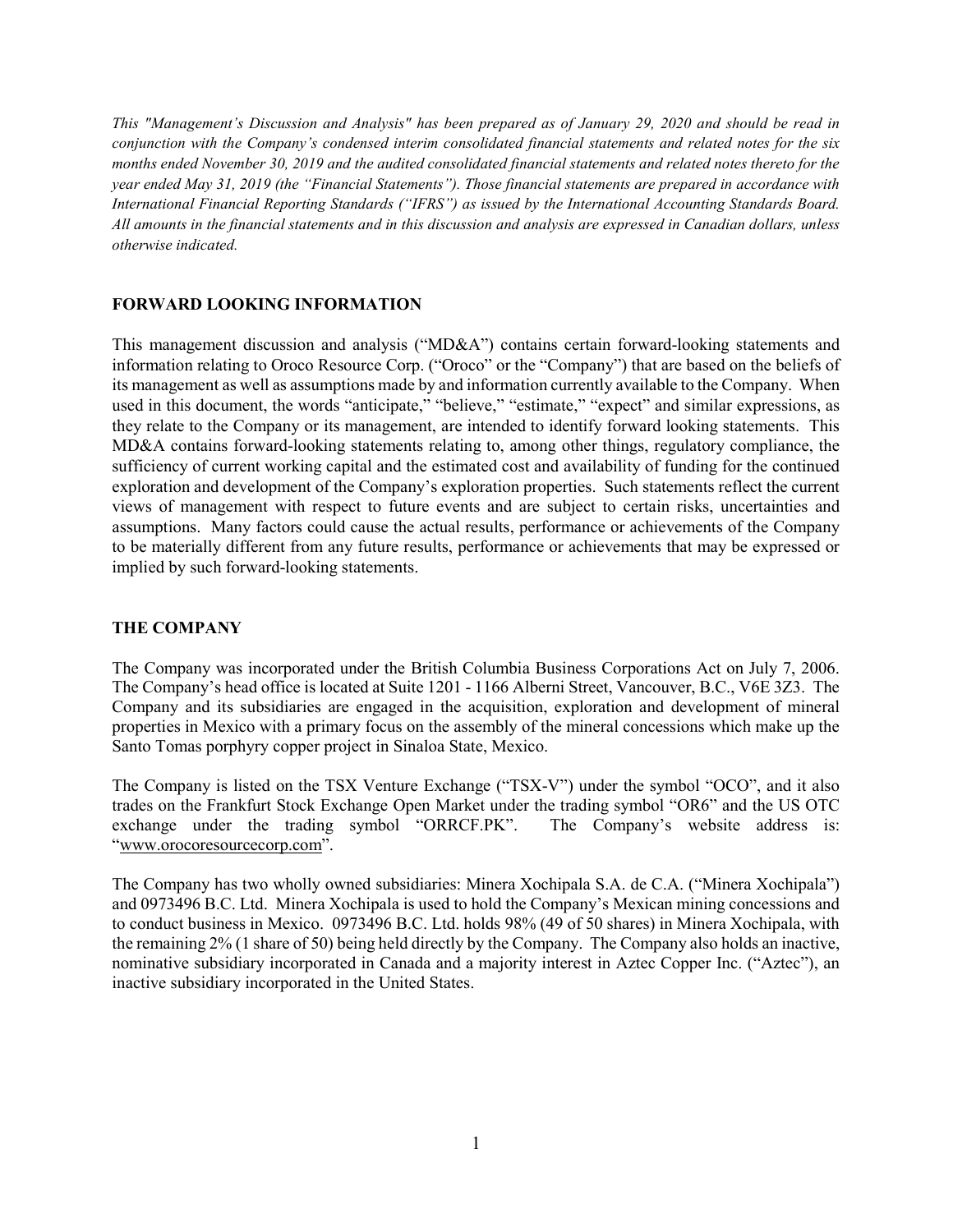#### MINERAL PROPERTIES

#### Santo Tomas Properties, Sinaloa State, Mexico

The Company is focused on the assembly of mineral concessions which make up the Santo Tomas porphyry copper project in Sinaloa State, Mexico. The Santo Tomas project is a copper porphyry deposit defined by a total of 106 diamond drill and reverse circulation drill holes totaling approximately 30,000 m.

The Company holds a 77.5% interest in each of the Papago 17, La China II and AMP Santo Tomas Red 1 concessions and an 80% interest in the Rossy concession (collectively, the "Santo Tomas Properties") located in Sinaloa, Mexico, which are contiguous to the concessions which cover the known core of the Santo Tomas mineralized structure (the "Core Concessions").

The Company's interest in AMP Santo Tomas Red 1 and La China II concessions were acquired for a total cash payment of \$40,544 (MXN\$600,000). The interest in Papago 17 was acquired for a cash payment of \$6,703 (MXN\$100,000) and the issuance of 2,000,000 common shares, valued at \$240,000. The Company's interest in the Rossy concession was acquired for consideration of US\$125,000, payable over two years, the issuance of 300,000 common shares and the grant to third parties of an aggregate 1.5% net smelter royalty.

Pursuant to an option agreement dated September 27, 2018 between the Company, Altamura Copper Corp. ("Altamura"), a British Columbia company, and the shareholders of Altamura other than the Company (the "Other Altamura Shareholders"), the Company holds an option (the "Altamura Option") to acquire all of the Other Shareholders' shares of Altamura (the "Altamura Shares") in consideration for 39,800,000 common shares of the Company (the "Option Shares"). The Altamura Option has a three year term. The Company holds a 13% equity interest in Altamura. An officer of the Company and a private company owned by the spouse of a director and officer of the Company are also shareholders of Altamura. The Company and Altamura have no common directors, officers or control persons.

In consideration for the granting of the Altamura Option, the Company also entered into a loan agreement, as amended, (the "Loan Agreement") with Altamura to advance (the "Advances") for working capital purposes, an aggregate amount of up to US\$700,000, of which US\$612,747 has already been advanced to Altamura. Each individual Advance is subject to the approval of the Company.

On October 22, 2019, pursuant to a Voting Control Agreement amongst the Company and certain shareholders of Altamura who hold an aggregate total of 51% of the issued and outstanding shares of Altamura, those shareholders agreed to vote their respective shares of Altamura as directed by the board of directors of the Company. With the 13% of Altamura's issued shares held by the Company, the Company now holds voting control of 64% of Altamura's issued and outstanding shares.

In November, 2019, the Altamura Option Agreement was amended such that the pooling arrangements for the Option Shares issued upon exercise of the Option was amended to the following: (i) 20,991,600 of the Option Shares issued to ATM Mining, David Rose and Adam Smith will be subject to pooling legends permitting 10% of such Option Shares to be released from the pooling agreement and be transferable every annual anniversary over the nine-year period from the date of issuance; and (ii) 13,180,800 of the Option Shares issued to the remaining optionors will be subject to pooling legends permitting 20% of such Common Shares to be released from the pooling agreement and be transferable every six months over the 24-month period from the date of issuance.

On December 19, 2019, 100% of the voting disinterested shareholders of the Company approved the Altamura Option and the Loan Agreement.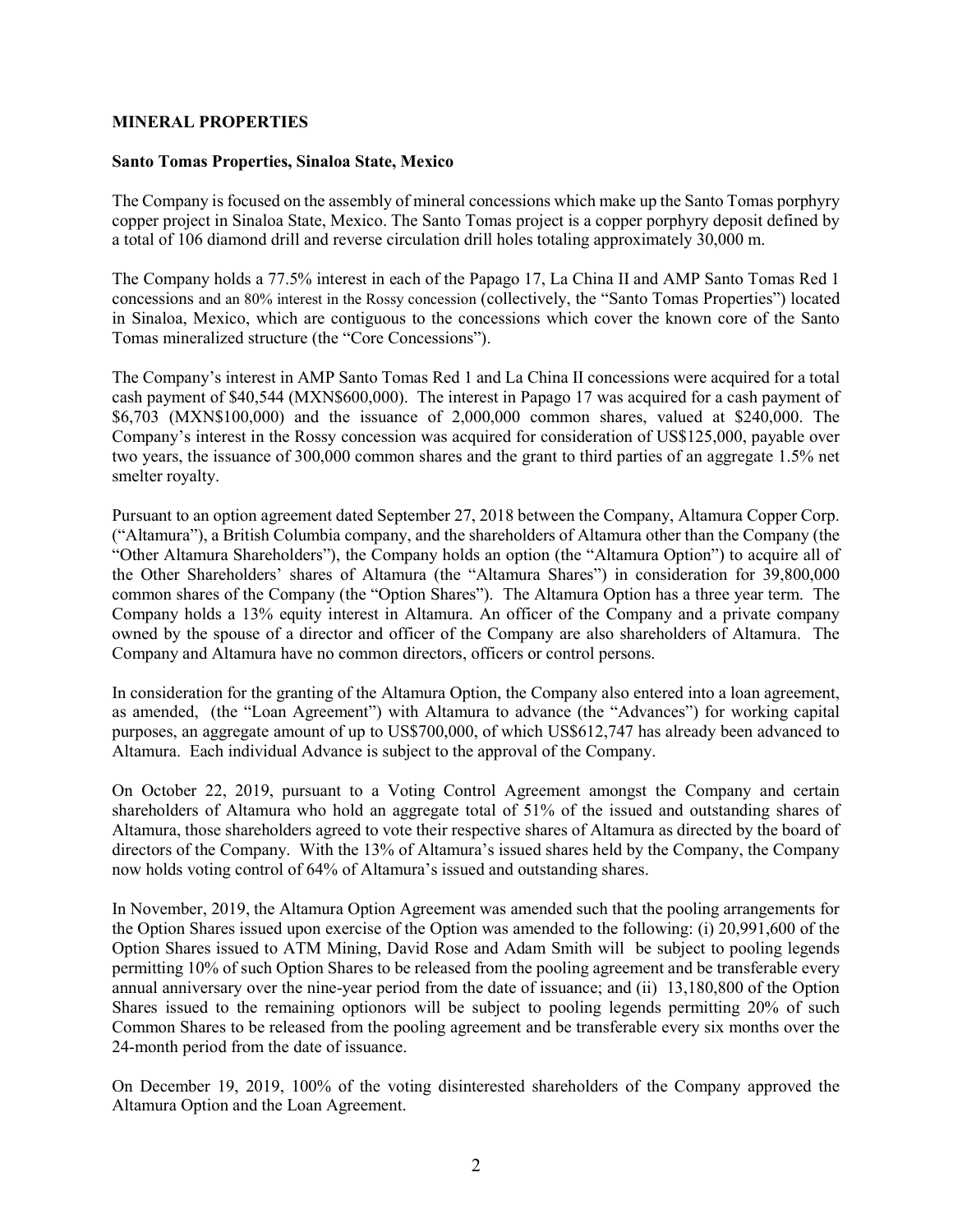### MINERAL PROPERTIES (cont'd)

#### Santo Tomas Properties, Sinaloa State, Mexico (cont'd)

Altamura holds a 100% interest in Xochipala Gold S.A de C.V. ("XG"), the registered holder of a 100% interest in the Core Concessions. Altamura's interest in XG will be reduced to 66.7% now that the Core Concessions have been registered to it. Altamura also holds, through its wholly owned subsidiary, Desarrollos Copper, S.A. de C.V., an option to acquire for US\$16,000,000, all of the direct and indirect interest that the holder of the other 33.3% of XG (the "Desarrollos Option"), subject to a 1% net smelter royalty (the "Desarrollos Option NSR"), 0.5% of which may be bought back for US\$2,000,000.

Altamura's interest in the Core Concessions is subject to net smelter royalties of 1.5% in favour of ATM Mining Corp., a company owned by the spouse of the Company's president, Craig Dalziel, and an arm'slength third party (the "Altamura NSR"). 0.5% of the Altamura NSR will be cancelled if a net smelter royalty is granted pursuant to the exercise of the Desarrollos Option, with the result that the Core Concessions will, upon the buy-back of half of the Desarrollos Option NSR, be subject to a maximum 1.5% net smelter royalty.

Altamura's interest in XG may be increased in stages to 90%, by funding up to \$30,000,000 in property related expenditures, with no minimum funding obligations. XG's interest in the Core Concessions is subject to agreements with third parties granting these parties a non- registerable, contractual, aggregate 15% interest in the Core Concessions, dilutable in stages down to 10% by the same \$30,000,000 funding in property related expenditures, with no minimum funding obligations. Consequently, upon the funding of up to \$30,000,000 in property related expenditures, Altamura will hold up to an 81% net interest in the Core Concessions.

| <b>Total Investment</b>                  | \$1,000,000 | \$3,000,000 | \$10,000,000 | \$20,000,000 | \$30,000,000 |
|------------------------------------------|-------------|-------------|--------------|--------------|--------------|
|                                          |             |             |              |              |              |
| <b>Concession interest via XG equity</b> |             |             |              |              |              |
| Altamura                                 | 56.7%       | 64.7%       | 72.9%        | 77.6%        | 81.0%        |
| Other                                    | 28.3%       | 21.6%       | 14.6%        | 11.1%        | $9.0\%$      |
| Third party contractual interest         |             |             |              |              |              |
| Third parties                            | 15.0%       | 13.7%       | 12.5%        | 11.3%        | 10.0%        |
|                                          |             |             |              |              |              |
| <b>Total</b>                             | 100%        | 100%        | 100%         | 100%         | 100%         |

Altamura's net interest in the Core Concessions to result from funding of property related expenditures:

The registration in the Mexican Public Registry of Mining (the "PRM") of XG's interest in the Core Concessions had been impeded by a 2016 judgment (the "Judgment") of the Thirteenth Civil Court of Mexico City from a claim by Aztec and its Mexican subsidiary, Prime Aztec Mexicana, S.A. de C.V., against CMR, Fierce Investments Ltd. ("Fierce"), and Ruero International Ltd. ("Ruero") and an annotation of that Judgment in the PRM. In May 2019, the First Collegiate Tribunal For Civil Matters of the First Circuit in Mexico City granted "amparo" protection to Fierce, and ordered nullification of the Judgment. The Thirteenth Civil Court nullified the Judgment in June, 2019, which resulted in the removal of the annotation in the PRM. Registration in the PRM of XG's 100% interest in the Core Concessions was completed on December 20, 2019, following the extension of the term of two of the seven Core Concessions on December 19, 2019.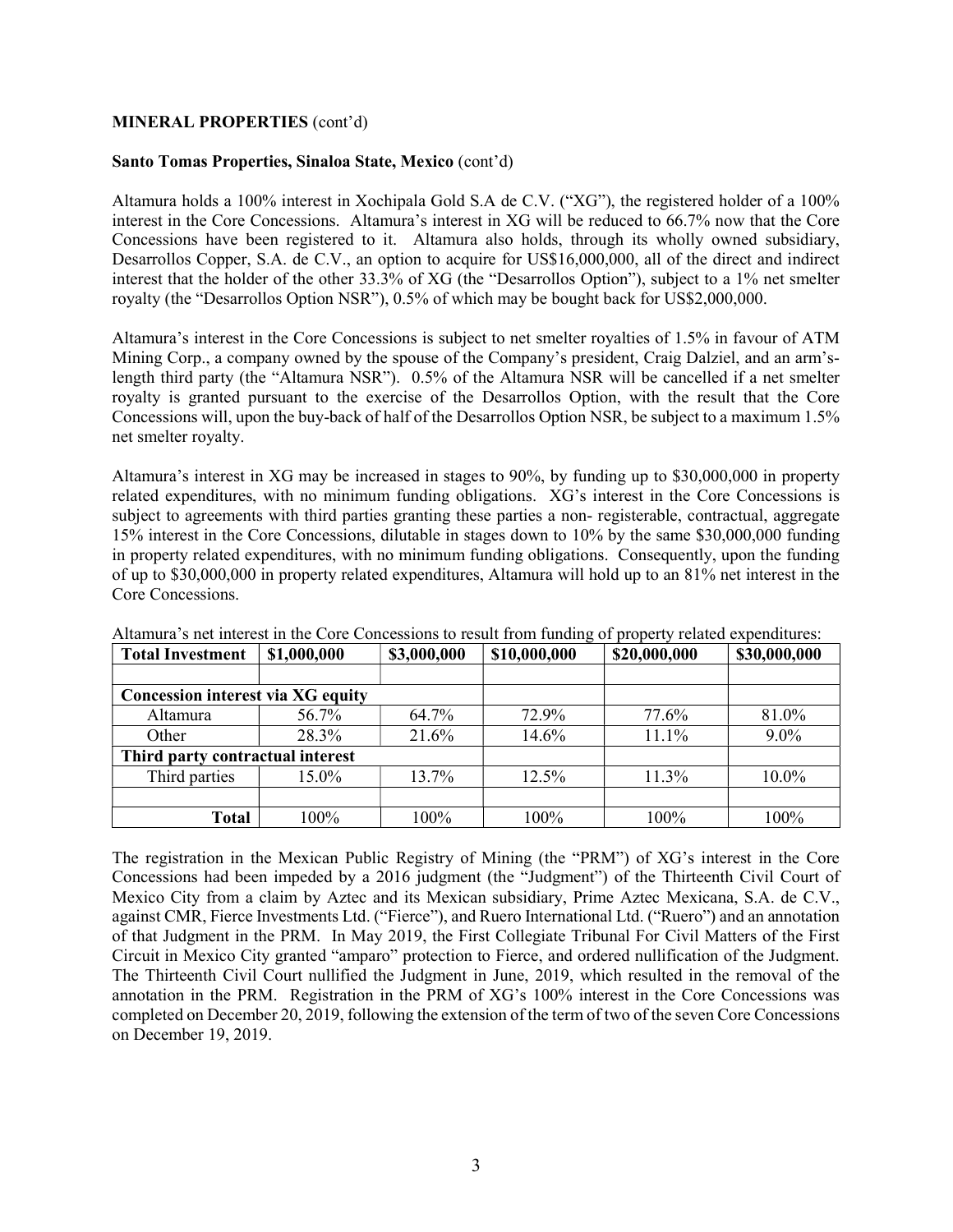#### MINERAL PROPERTIES (cont'd)

#### Santo Tomas Properties, Sinaloa State, Mexico (cont'd)

Pursuant to an agreement dated April 9, 2019, Altamura has also acquired an exclusive option (the "Aztec Share Option") to purchase 40,000,000 common shares (the "Aztec Shares") of Aztec held by Fierce at any time within the next three years. The Aztec Shares constitute the primary consideration paid by Aztec in the transaction which was the basis of the claim that resulted in the Judgement. The Aztec Shares represent in excess of 90% of the currently issued and outstanding equity of Aztec. Fierce took legal action in Arizona, the jurisdiction of Aztec's incorporation and residence, to secure its ownership rights in the Aztec Shares and to cause a general meeting of Aztec shareholders.

Pursuant to an assignment agreement dated September 3, 2019, Altamura assigned its rights under the Aztec Share Option to the Company in consideration for the reimbursement of Fierce's legal fees related to Fierce's legal action in Arizona, and of the consideration paid for the grant of the Aztec Share Option. Pursuant to a court order, the meeting of the shareholders of Aztec was held on October 1, 2019. Fierce exercised its rights as a shareholder support the election of Craig Dalziel, president, CEO and director of the Company, as the new sole director of Aztec.

On November 8, 2019, the Company exercised the Aztec Share Option and acquired the Aztec Shares, resulting in the Company holding more than 90% of the issued and outstanding shares of Aztec. The Company has recorded \$202,459 as acquisition costs for the Aztec Shares.

In furtherance of its land assembly process, which involved numerous legal challenges, and the acquisition of its interest in the Core Concessions, Altamura agreed to pay certain contingency fees totaling up to US\$7,700,000, of which US\$600,000 is payable six months after the registration of XG's concession rights, and up to US\$7,100,000 is payable upon the sale, as a final disposition, of Altamura's interest in the Core Concessions to a third party. This sale contingent obligation of up to US\$7,100,000 is comprised of two components, the first being 10% of such sale proceeds to a maximum of US\$3,600,000, inclusive of the first US\$600,000, and, the second being 1.5% of such proceeds to a maximum of US\$4,100,000 (including up to US\$1,000,000 payable to David Rose, an officer of the Company).

Pursuant to an agreement dated September 27, 2018 (the "Advances Conversion Agreement") between the Company and Altamura, in the event the Company does not exercise the Altamura Option, the Company may convert the Advances (the "Conversion Option") into common shares of Altamura at a price of US\$0.057 per share at any time during the six month period following the expiry of the Altamura Option, if not exercised. The Advances Conversion Agreement supersedes and replaces the September 26, 2017 agreement between the Company and Altamura, as amended, pursuant to which the Company held the option to purchase up to 3,500,000 common shares of Altamura at a price of US\$0.057 per share and to pay for such shares from the Advances. The Company and Altamura subsequently amended the Advances Conversion Agreement to include the fees Oroco charges Altamura for management services in the amount that the Company may elect to convert into common shares of Altamura.

The Company incurred \$280,926 in deferred exploration expenditures on the Santo Tomas Properties during the six months ended November 30, 2019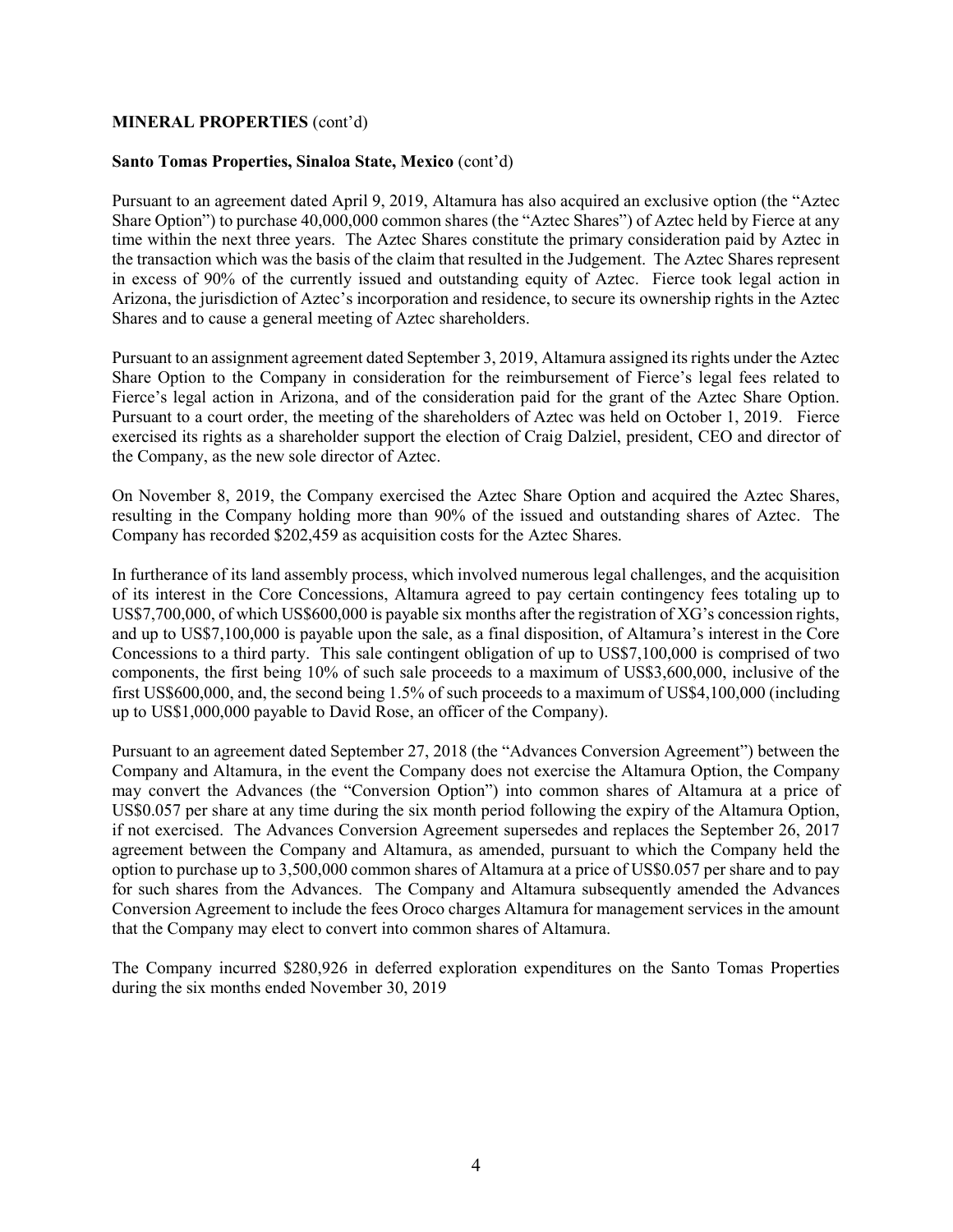## MINERAL PROPERTIES (cont'd)

### Xochipala Property, Guerrero State, Mexico

The Xochipala Property, comprised of the Celia Gene (100 ha) and the contiguous Celia Generosa (93 ha) concessions, is located in the Municipality of Eduardo Neri, Guerrero, Mexico at the southern end of the Guerrero Gold Belt (the "GGB"). This region encompasses a northwest trend of intrusions with associated gold bearing iron skarn deposits. The GGB is currently the focus of aggressive exploration, delineation, development, and mining by a number of mining companies who have to date delineated gold reserves and measured and indicated resources in excess of 20 million ounces. The discovery of these deposits, beginning in the late 1980s, has led to the development of a predictable exploration model along the trend of the GGB.

The gold mineralization in each of these deposits is found in the contact (skarn) area between felsic to intermediate intrusives and the overlying calcareous sediments. Each of these deposits has a geophysical signature consisting of a strong high magnetic anomaly caused by iron mineralization in the endoskarn (skarn in the intrusive) and exoskarn (skarn in the sediments) in the contact zone between the intrusive and the overlying sediments. All of the major gold deposits in the GBB are hosted in extensive mineralized endoskarn and exoskarn zones associated with similar geological conditions. The Xochipala Property has geological characteristics similar to the known deposits, including the existence of a strong magnetic signature and areas of endoskarn and exoskarn.

The Xochipala Property, which is surrounded by concessions owned by Goldcorp Inc., lies approximately four kilometres southeast of Goldcorp.'s Los Filos mine, just one kilometre from the town of Xochipala and 30 kilometres by good paved road from the state capital of Chilpancingo. The area is well served by a network of local roads. The district is served with hydroelectric power from the Caracol Dam and water is locally available.

During 2014 the Company conducted an exploration program consisting of mapping; road cuts, outcrop chip sampling, and confirmed location of infrastructure, historic showings, and drill holes. The focus of the mapping and sampling program is the extensive areas of marbleized limestones (exoskarns) and highly altered, ferruginous intrusives (endoskarns) that have been identified on the property and which are indicative of potential mineralization in the vicinity of the two kilometres of identified contact zone. Preliminary mapping and assay results indicate that high grade gold mineralization exists at the Xochipala Property in the endoskarn and exoskarn. The Company continues to assess the appropriate next stage of exploration.

The Company incurred \$28,916 in deferred exploration expenditures on the Xochipala Property during the six months ended November 30, 2019.

### Salvador Property, Guerrero State, Mexico

The Salvador Property is a 100 hectare mining concession 100% owned by Minera Xochipala which lies approximately 25 kilometers to the west of the Xochipala Property and approximately 30 kilometers west of Chilpancingo, Guerrero. The Salvador property also hosts skarn mineralization associated with felsic intrusions similar to mineralization in the known ore deposits in the area.

The Company did not conduct exploration on the Salvador Property during the six months ended November 30, 2019.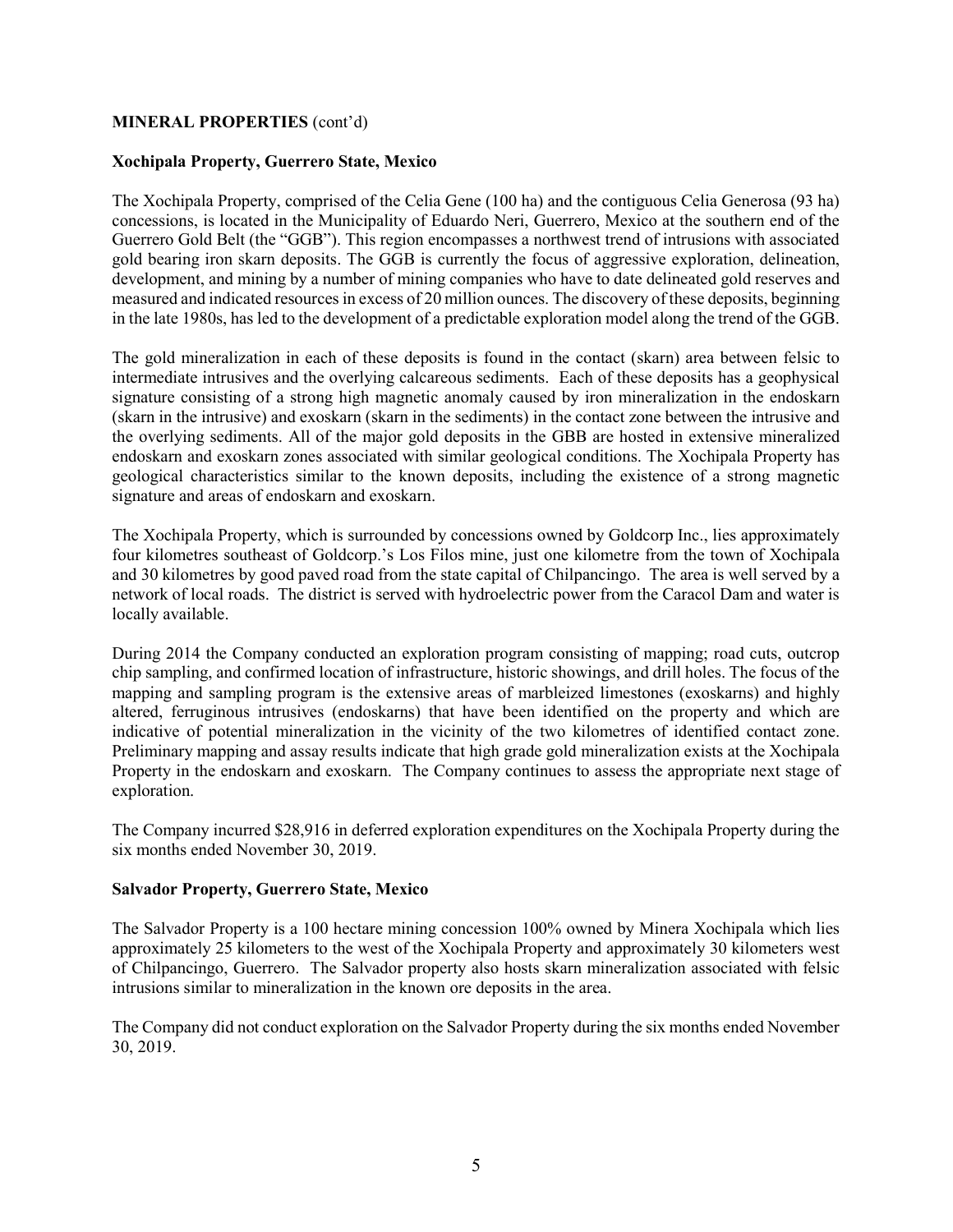## CERRO PRIETO ROYALTY

Pursuant to the sale of the Company's interest in the Cerro Prieto Property to Goldgroup Mining Inc. ("Goldgroup") in fiscal 2013, Goldgroup agreed to pay to the Company a production royalty (the "Production Royalty") quarterly in arrears. The Production Royalty, payable for each month in which the monthly average of the daily PM London gold fix is in excess of US\$1,250 per ounce, is calculated at the rate of 20% of the dollar value of that excess for each ounce of gold produced from the property during that month, to a maximum royalty of US\$90 per ounce. This Production Royalty will be payable for each and every ounce of the greater of:

- i) the first 90,000 ounces of gold produced from the Property; and
- ii) all ounces of gold produced from the Property until the completion of five full years of commercial production, which period commenced on March 1, 2014.

During the six months ended November 30, 2019, the Company accrued \$322,970 (2018 - \$270) in royalty revenue.

# RESULTS OF OPERATIONS

For the six months ended November 30, 2019, the Company recorded a loss from continuing operations of \$986,689 (2018 - \$779,978) for \$0.01 per share (2018 - \$0.01 per share). The Company has no income producing assets. The Company reported royalty revenues during the period from the Cerro Prieto Property. The Company is considered to be in the acquisition and exploration stage.

The Company is focused on the assembly of mineral concessions which make up the Santo Tomas porphyry copper project in Sinaloa State, Mexico. The Company will continue with the exploration of the Xochipala Property and the search for other resource assets and other business opportunities.

For the six months ended November 30, 2019, the Company recorded operating expenses of \$1,341,923 (2018 - \$734,771), which included consulting fees of \$139,658 (2018 - \$40,800), management and directors fees of \$154,500 (2018 - \$144,500), professional fees of \$166,579 (2018 - \$150,942), and share-based payment of \$409,567 (2018 - \$191,617) pursued the assembly of mineral concessions which make up the Santo Tomas porphyry copper project and the advancement of its Xochipala Property.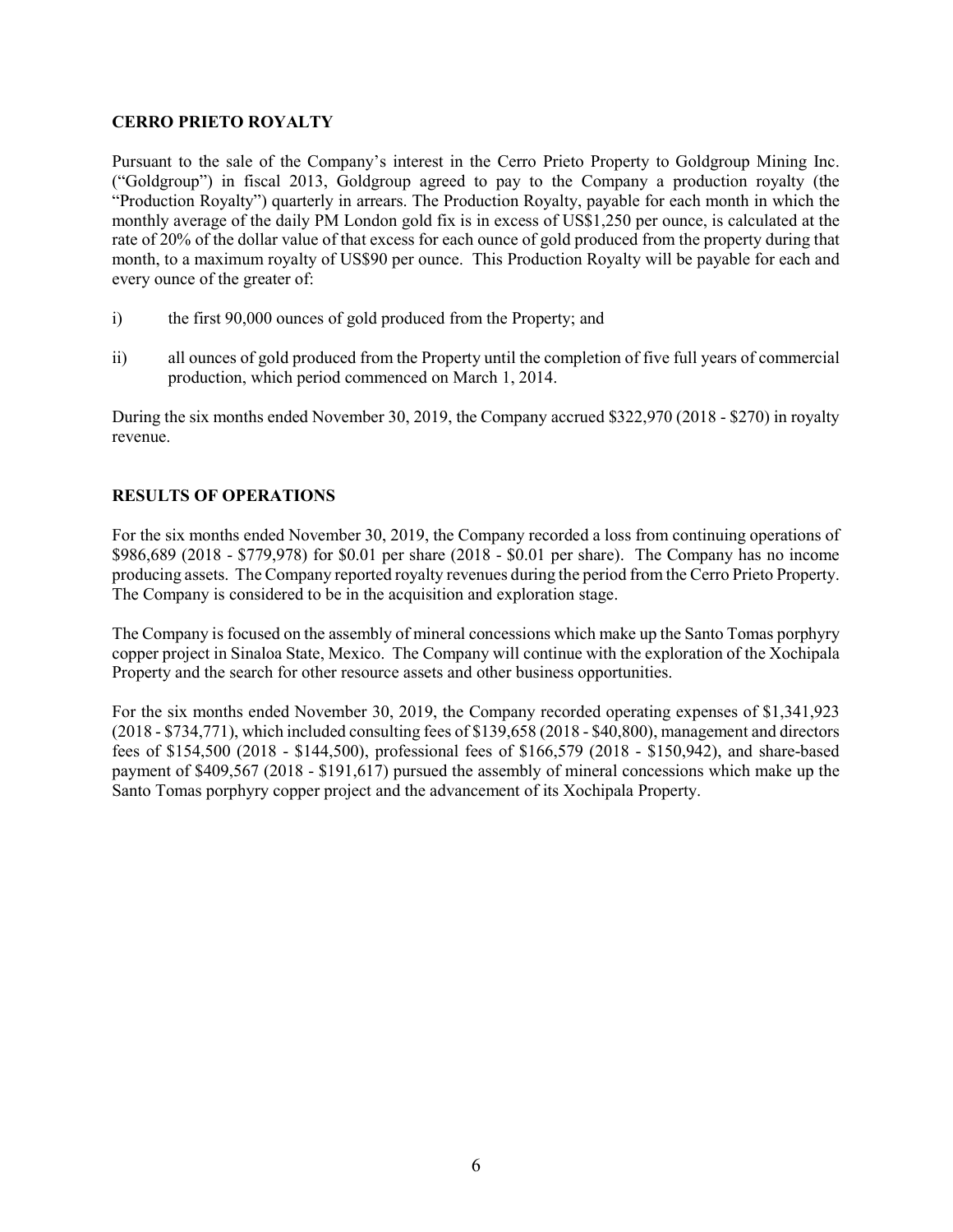## SELECTED QUARTERLY RESULTS

| Quarter             | November 30,<br>2019 | August 31, 2019 | May 31, 2019 | February 28, 2019 |
|---------------------|----------------------|-----------------|--------------|-------------------|
| Operating loss      | \$697,370            | \$644,553       | \$683,191    | \$392,480         |
| Other items         | \$(224,636)          | \$(130,598)     | \$(320,125)  | \$11,161          |
| Loss for the period | \$472,734            | \$513,955       | \$363,066    | \$403,641         |
| Loss per share      | \$0.00               | \$0.01          | \$0.00       | \$0.00            |
| Total assets        | \$4,979,154          | \$4,142,773     | \$3,732,108  | \$2,944,722       |
| Total liabilities   | \$425,626            | \$420,664       | \$480,784    | \$401,077         |
|                     |                      |                 |              |                   |
|                     |                      |                 |              |                   |

| Quarter             | November 30,<br>2018 | August 31, 2018 | May 31, 2018 | February 28, 2018 |
|---------------------|----------------------|-----------------|--------------|-------------------|
| Operating loss      | \$457,443            | \$277,328       | \$305,090    | \$299,735         |
| Other items         | \$14,452             | \$30,755        | \$(21,950)   | \$(52,749)        |
| Loss for the period | \$471,895            | \$308,083       | \$283,140    | \$246,986         |
| Loss per share      | \$0.01               | \$0.00          | \$0.00       | \$0.00            |
| Total assets        | \$3,087,058          | \$2,696,911     | \$2,944,342  | \$2,126,671       |
| Total liabilities   | \$377,895            | \$343,418       | \$310,302    | \$293,179         |

The most recent quarter was consistent with the prior quarter. There have been no significant changes in operations.

# LIQUIDITY AND CAPITAL RESOURCES

As at November 30, 2019, the Company had working capital of \$767,112 as compared with \$71,328 at the year ended May 31, 2019.

As at November 30, 2019, the Company held marketable securities of \$287,919, which included 5,601,250 shares of Goldgroup (the "Goldgroup Shares") valued at \$196,044.

During the six months ended November 30, 2019, the Company issued 3,000,000 units at a price of \$0.45 per unit by way of a private placement for total proceeds of \$1,350,000, with each unit consisting of one common share and one-half of one share purchase warrant. Each whole share purchase warrant will entitle the holder to acquire an additional common share at a price of \$0.70 per common share, for a period of 24 months from the date of issue. The Company paid a total of \$9,149 in cash for fees. The Company also issued 4,075,000 shares at a price of \$0.16 per share, for total proceeds of \$652,000, by way of the exercise of share purchase warrants.

Subsequent to November 30, 2019, the Company issued 50,000 common shares at a price of \$0.32 per share, for total proceeds of \$16,000, by way of the exercise of share purchase warrants, and 400,000 common shares at a price of \$0.20, for proceeds of \$80,000, by way of an exercise of incentive share purchase options.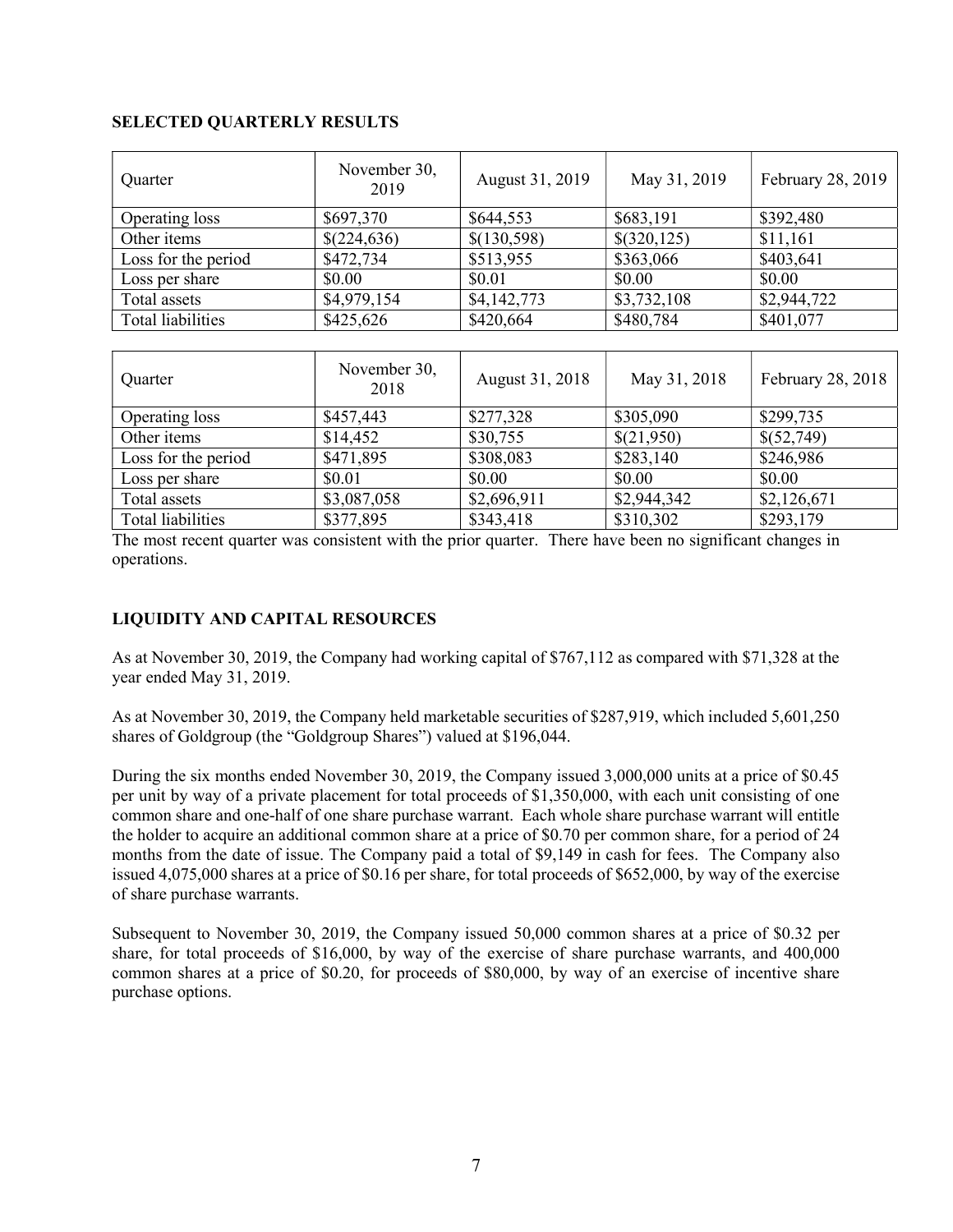#### **OUTLOOK**

The Company has as its main assets the Altamura Option, the Santo Tomas Properties, the Xochipala Property, 5,601,250 shares of Goldgroup and 5,950,000 common shares of Altamura (representing 13% of its equity, at a cost of \$451,073) and, it holds an option to, in the event that the Company does not exercise the Altamura Option, convert Advances, interest thereon and management fees from the Company into shares of Altamura (the "Share Option") at a price of US\$0.057 per share for a period of six months. As at November 30, 2019, the Company had total Advances and interest receivable from Altamura of \$873,073 and a management fee receivable of \$346,500 in relation to management services provided by the Company to Altamura.

The Company also holds the Production Royalty, which is contingent upon the number of ounces of gold produced at Cerro Prieto and upon the monthly average price of gold being above US\$1,250 per ounce in the month the gold is produced. There is no certainty that the Company will receive any further Production Royalty payments.

The Company also holds 375,000 common shares, at a cost of \$75,000, in a private British Columbia company ("BC Co."), which provides satellite based, geological services to the mining and other industries, which are able to identify, model and monitor subsurface geological structures. The Company and BC Co. have a common director. Subsequent to November 30, 2019, the Company sold its holdings of 75,000 shares of a public company whose shares are listed for trading on the TSX-V, for \$20,990.

#### OFF BALANCE SHEET ARRANGEMENTS

The Company currently has no off-balance sheet arrangements that would potentially affect current or future operations, or the financial condition of the Company.

### TRANSACTIONS WITH RELATED PARTIES

During the six months ended November 30, 2019, the Company entered into transactions with related parties as follows:

- (a) paid or accrued management and directors fees totalling \$78,000 to a company controlled by Craig Dalziel, President and CEO of the Company, for management and other services, and to Mr. Dalziel directly for Mr. Dalziel's services as director of the Company;
- (b) paid or accrued consulting fees totalling \$12,000 to a company controlled by Craig Dalziel, for project research services;
- (c) paid or accrued professional and consulting fees totalling \$66,000 to David Rose, Corporate Secretary of the Company, for legal and management consulting services provided to the Company;
- (d) paid or accrued consulting and directors fees totalling \$21,500 to a company controlled by Steve Vanry, Chief Financial Officer of the Company, and to Mr. Vanry directly, for his services as Chief Financial Officer and director;
- (e) paid or accrued directors fees totalling \$4,000 to Robert Friesen for Mr. Friesen's services as a director; and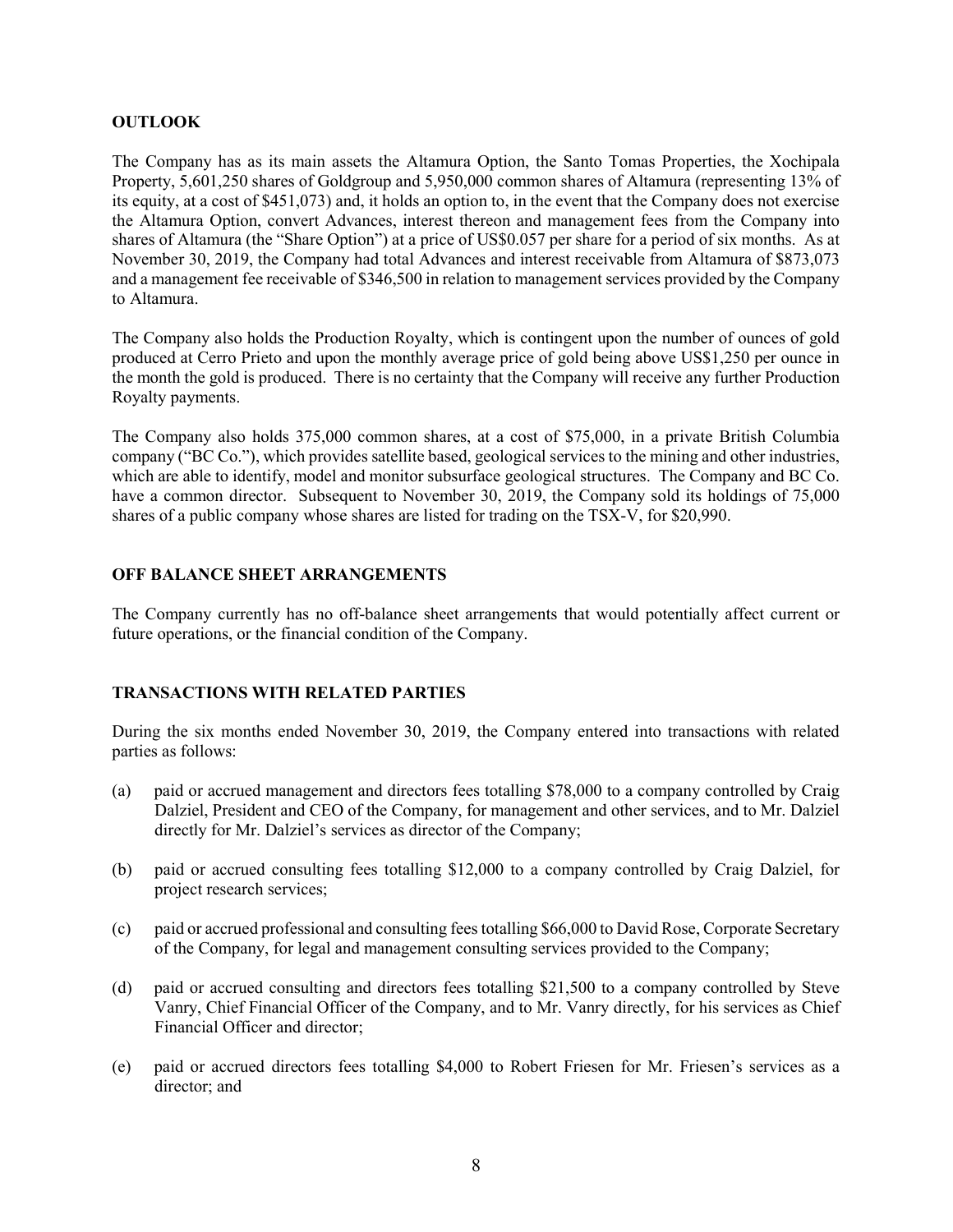### TRANSACTIONS WITH RELATED PARTIES (cont'd)

(f) paid or accrued directors fees totalling \$3,500 to Stephen Leahy for Mr. Leahy's services as a director.

As at November 30, 2019, \$222,645 was owing to officers and directors for directors, management, consulting, legal and accounting fees. These charges were measured by the exchange amount, which is the amount agreed upon by the related parties. The amounts owing are unsecured, non-interest bearing and have no fixed repayment terms. The above transactions were incurred in the normal course of operations and are recorded at the exchange amount, being the amount agreed upon by the transacting parties.

During the six months ended November 30, 2019, the Company advanced \$223,146, accrued interest of \$45,686, and received \$76,355 for total outstanding Advances of \$873,073, to Altamura, which is related by virtue of David Rose and a private company owned by the spouse of Craig Dalziel collectively having significant influence in Altamura.

#### CONTRACTUAL OBLIGATIONS

The Company has no material capital lease agreements and no material long term obligations other than those described above or in the description of mineral properties.

#### RISKS AND UNCERTAINTIES

The Company is in the mineral exploration and development business and, as such, is exposed to a number of risks and uncertainties that are not uncommon to other companies in the same business. Some of the possible risks include the following:

- (a) The industry is capital intensive and subject to fluctuations in metal prices, market sentiment, foreign exchange and interest rates. The recovery of the Company's investment in resource properties and the attainment of profitable operations is dependent upon the discovery and development of economic ore reserves and the ability to arrange sufficient financing to bring the ore reserves into production.
- (b) The only sources of future funds for further acquisitions and exploration programs, or if such exploration programs are successful, the development of economic ore bodies and commencement of commercial production thereon, which are presently available to the Company are the Goldgroup Transaction Consideration and the sale of equity capital or the offering by the Company of an interest in its properties to be earned by another interested party to carry out further exploration or development.
- (c) Any future equity financings by the Company for the purpose of raising additional capital may result in substantial dilution to the holdings of existing shareholders.
- (d) The Company's capital resources are largely determined by the strength of the resource markets and the status of the Company's projects in relation to these markets, and its ability to compete for investor support of its projects.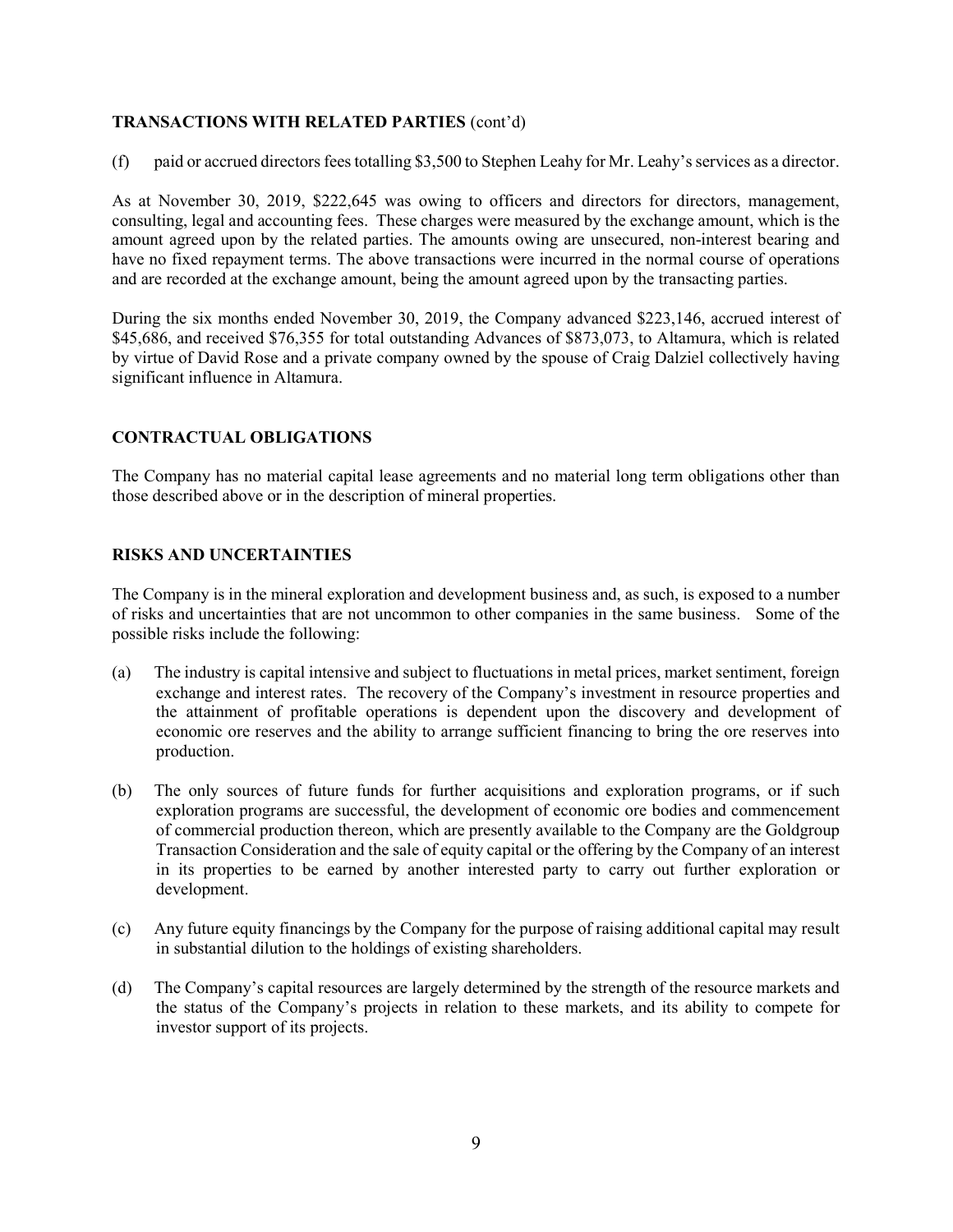#### RISKS AND UNCERTAINTIES (cont'd)

- (e) The prices of metals greatly affect the value of and the potential value of its properties. This, in turn greatly affects its ability to raise equity capital, negotiate option agreements and form joint ventures;
- (f) The Company must comply with health, safety, and environmental regulations governing air and water quality and land disturbances and provide for mine reclamation and closure costs. The Company's permission to operate could be withdrawn temporarily where there is evidence of serious breaches of such regulations, or even permanently in the case of extreme breaches. Significant liabilities could be imposed on the Company for damages, clean-up costs or penalties in the event of certain discharges into the environment, environmental damage caused by previous owners of acquired properties or noncompliance with environmental laws or regulations.
- (g) The operations of the Company will require various licenses and permits from various governmental authorities. There is no assurance that the Company will be successful in obtaining the necessary licenses and permits to continue exploration and development activities in the future.
- (h) Although the Company has taken steps to verify title to mineral properties in which it has an interest, these procedures do not guarantee the Company's title. Such properties may be subject to prior agreements or transfers and title may be affected by such undetected defects.

Should one or more of these risks and uncertainties materialize, or should underlying assumptions prove incorrect, then actual results may vary materially from those described on any forward looking statement.

The development and exploration activities of the Company are subject to various laws governing exploration, development, and labour standards which may affect the operations of the Company as these laws and regulations set various standards regulating certain aspects of health and environmental quality. They provide for penalties and other liabilities for the violation of such standards and establish, in certain circumstances, obligations to rehabilitate current and former facilities and locations where operations are or were conducted.

### CRITICAL ACCOUNTING ESTIMATES

The preparation of the condensed interim consolidated financial statements requires the Company to make estimates and assumptions concerning the future. The Company's management reviews these estimates and underlying assumptions on an ongoing basis, based on experience and other factors, including expectations of future events that are believed to be reasonable under the circumstances. Revisions to estimates are adjusted for prospectively in the period in which the estimates are revised.

Critical accounting estimates are estimates and assumptions made by management that may result in a material adjustment to the carrying amount of assets and liabilities within the next financial year and are, but are not limited to, the following:

Share-based payment - The fair value of stock options issued are subject to the limitation of the Black-Scholes option pricing model which incorporates market data and which involves uncertainty and subjectivity in estimates used by management in the assumptions. Changes in the input assumptions can materially affect the fair value estimate of stock options.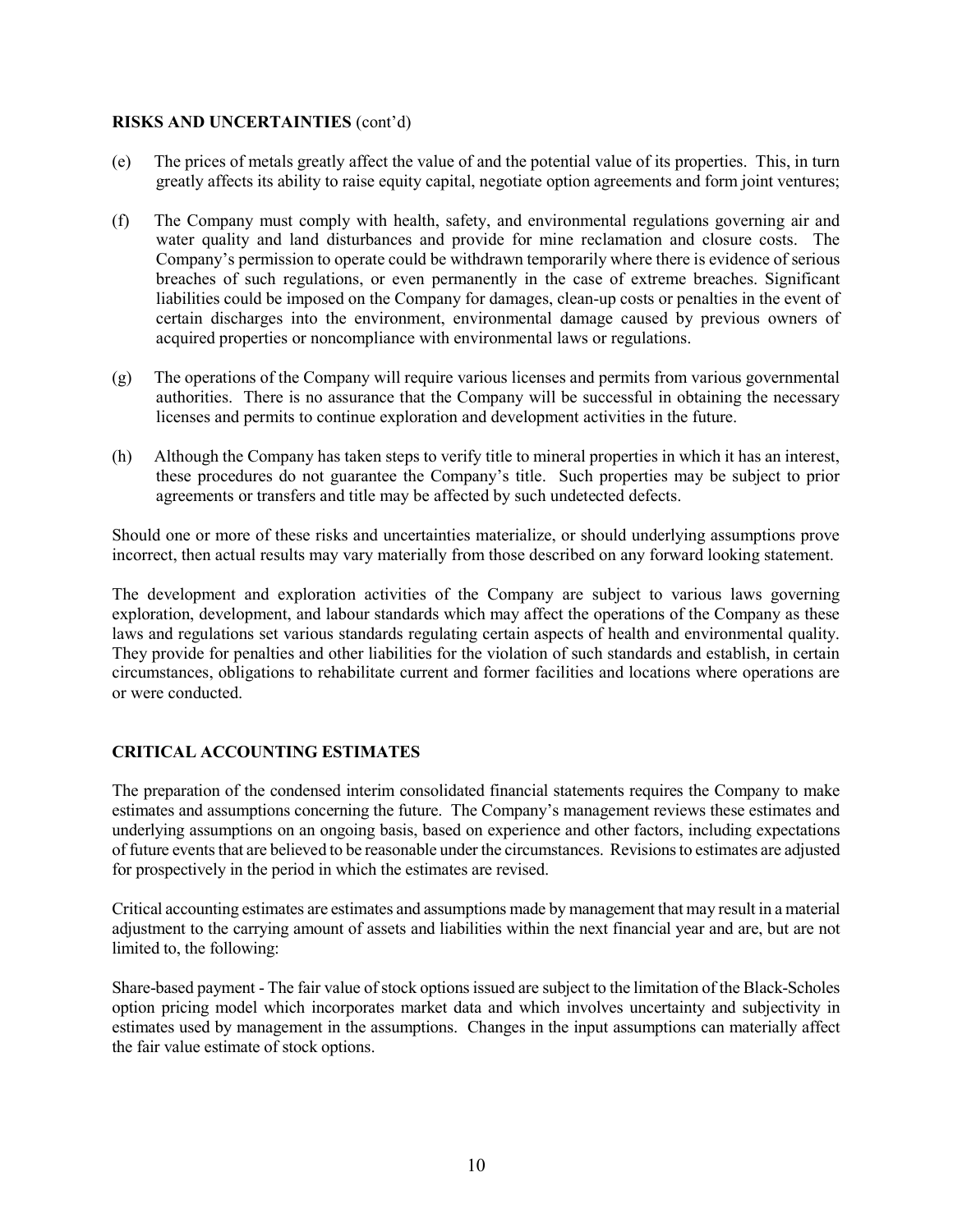# CRITICAL ACCOUNTING ESTIMATES (cont'd)

Valuation of marketable securities - The Company evaluates, among other factors, the duration and extent to which the fair value of an investment is less than its cost; and the financial health of, and near term business outlook for, the investee, including factors such as industry and sector performance, changes in technology, and operational and financing cash flow.

The carrying value and the recoverability of exploration and evaluation assets - Management has determined that exploration, evaluation and related costs incurred, which were capitalized may have future economic benefits and may be economically recoverable. Management uses several criteria in its assessments of economic recoverability and probability of future economic benefits including geologic and other technical information, history of conversion of mineral deposits with similar characteristics to its own properties to proven and probable mineral reserves, scoping and feasibility studies, accessible facilities and existing permits.

Valuation of production royalty - The Company is entitled to royalty income as disclosed in Note 5 of the condensed interim consolidated financial statements. The Company has estimated the value of the production royalty to be \$Nil due to lack of certainty of future ongoing production and values.

# CHANGES IN ACCOUNTING POLICIES

### New accounting policies adopted

The following standards and amendments to existing standards have been adopted by the Company effective June 1, 2019:

### IFRS 16, Leases

This standard sets out the principles for recognition, measurement, presentation, and disclosure of leases including guidance for both parties to a contract, the lessee and the lessor. It eliminates the classification of leases as either operating or finance leases as is required by IAS 17 and instead introduces a single lessee accounting model.

### FINANCIAL INSTRUMENT RISK AND CAPITAL MANAGEMENT

The Company's objectives when managing capital are to identify, pursue and complete the exploration and development of mineral properties, to maintain financial strength, to protect its ability to meet its on-going liabilities, to continue as a going concern, to maintain creditworthiness and to maximize returns for shareholders over the long term. The Company does not have any externally imposed capital requirements to which it is subject. Capital of the Company comprises of shareholders' equity. There has been no significant change in the Company's objectives, policies and processes for managing its capital during the six months ended November 30, 2019.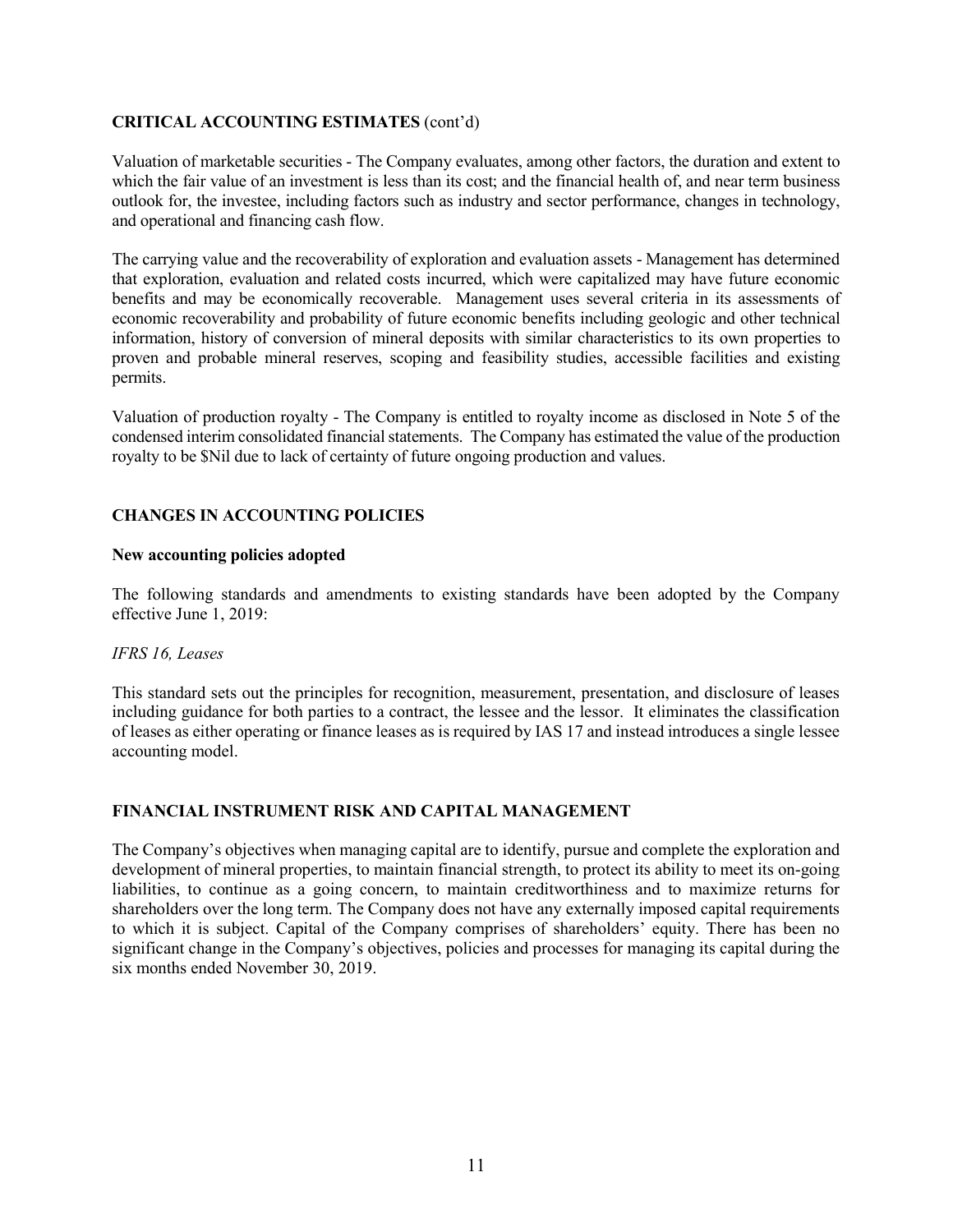# FINANCIAL INSTRUMENT RISK AND CAPITAL MANAGEMENT (cont'd)

The Company manages the capital structure and makes adjustments to it in light of changes in economic conditions and the risk characteristics of the underlying assets. To maintain or adjust the capital structure, the Company may attempt to issue new shares. The Company's investment policy is to invest its cash in financial instruments in high credit quality financial institutions with terms to maturity selected with regards to the expected timing of expenditures from continuing operations.

### Fair value hierarchy

The Company's financial instruments recorded at fair value require disclosure about how the fair value was determined based on significant levels of inputs described in the following hierarchy:

Level 1 - Quoted prices are available in active markets for identical assets or liabilities as of the reporting date. Active markets are those in which transactions occur in sufficient frequency and value to provide pricing information on an ongoing basis.

Level 2 - Pricing inputs are other than quoted prices in active markets included in level 1. Prices in level 2 are either directly or indirectly observable as of the reporting date. Level 2 valuations are based on inputs including quoted forward prices for commodities, time value and volatility factors, which can be substantially observed or corroborated in the market place.

Level 3 - Valuations in this level are those with inputs for the asset or liability that are not based on observable market data.

#### Management of Industry Risk

The Company is engaged in mineral exploration and manages related industry risk issues directly. The Company may be at risk for environmental issues and fluctuations in commodity pricing as well as changes in foreign government policy. Management is not aware of and does not anticipate any significant environmental remediation costs or liabilities in respect of its current operations; however, it is not possible to be certain that all aspects of environmental issues affecting the Company, if any, have been fully determined or resolved.

### Management of Financial Risk

The carrying value of cash, receivables, and trade payables and accrued liabilities approximated their fair value because of the short-term nature of these instruments. Cash is measured at a level 1 of the fair value hierarchy. The Goldgroup and Pub Co. shares recorded in marketable securities are measured at a level 1 of the fair value hierarchy and the BC Co. shares recorded in marketable securities are measured using level 3 of the fair value hierarchy. Investments classified within level 3 have significant unobservable inputs. As observable prices are not available for these securities, the Company has used valuation techniques to derive the fair value. The investments are based on cost at time of acquisition. The Company's financial instruments are exposed to certain financial risks, which include credit risk, liquidity risk, and market risk.

### Credit Risk

Credit risk is the risk that one party to a financial instrument will fail to discharge an obligation and cause the other party to incur a financial loss. The Company's primary exposure to credit risk is on its bank accounts. The bank accounts are mainly held with a major Canadian bank and this minimizes the risk to the Company.